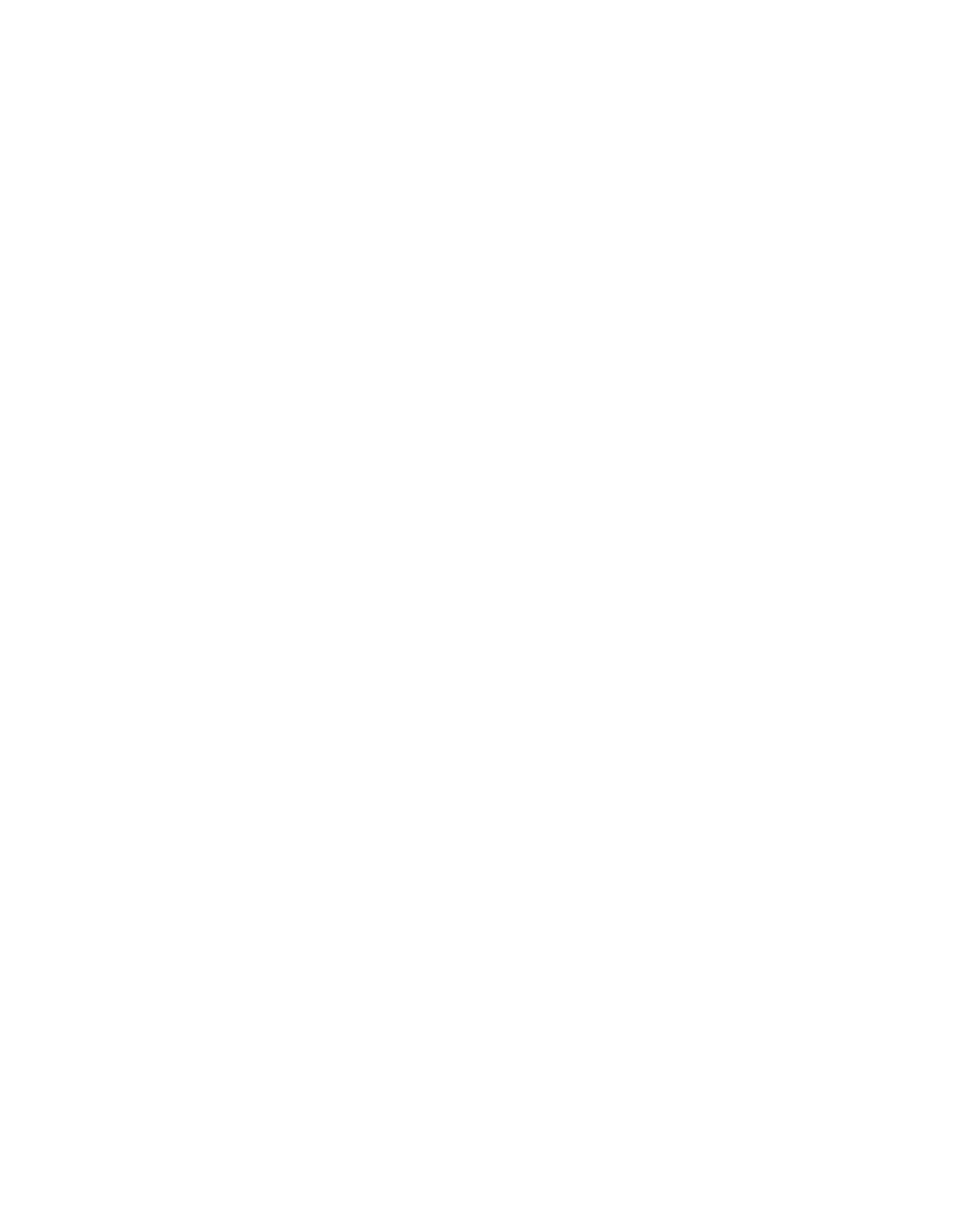*To the Editor of the Monthly Magazine.* SIR,

N your Magazine for March and June last, IN your Magazine for March and June last,<br>Lyou have published letters from Mr. Browne Mostyn and J. W. on the subject of the Papers formerly in possession of the Scotch College, at its foundation, to 1730. The tour immediately Paris. What follows seems a proper sequel to these letters, as it tends to rectify some mistakes admitted through inadvertence or misinformation. The reader is desired to direct kit attention, in the first place, to Mr. B. Mostyn's letter in your Magazine for March. What James II. deposited in the Scotch College, at Paris, was not entrusted to Principal Gordon, but to Principal Lewis Innes. Principal Gordon, born in 1711, was instituted Principal of the Scotch College in 1755, and could not therefore be the the first instance, with the deposit.

This deposit consisted—first, Of James II.'s Memoirs, giving an account of all public and private transactions which came to his knowledge, or in which he, from the age of 15 to 1688, was personally concerned. These Memoirs male up four thin folio and fix thin quarto volumes, in James' own hand writing, and in the form of a diary.

2dly. Of two thin quartos, containing some letters from Charles I. and his Queen, but principally from Charles II. to James, while Duke of York.

3dly. Of two Thick quartos, containing letters to James, while at Brussels and Edinburgh, from his friends in England. This was the whole the History of England, not of transcribing the of the deposit made by James II. and was only part of the collection sent from Paris to St. history. Mr. Carte, it is true, being a keen Jaco-Omer's, in the beginning of 1793. This collec-bite and a staunch nonjuring clergyman, had tion comprised besides—first, A thin folio of leave to make extracts from James II.'s Memoriginal letters from Mary, Queen of Scots, to oirs. These extracts he left by his will to his Beatoun, archbishop of Glasgow, her ambassa-widow, on whose decease they were to be dedor at the court of France, with her last will, in six folio pages, in her own hand-writing.—2dly

Many charters granted by different Scottish kings, from David I. to James V, —3dly. Several old books, printed or manuscript, besides the two which Mr. B. Mostyn reserved for himself.—4thly. A thick manuscript folio, the Scotch College Register, from 1321, the year of preceding articles were the property of the Scotch College, totally unconnected with James II.'s deposit.

This detail of the collection sent from Paris to St. Omer's is given, in order to remove a mistake which runs through the whole of Mr. B. Mostyn's letter. It seems there to be taken for granted, that every article of that collection was deposited by James II. in the Scotch College.

confidential agent of James II. who died in Paris to St. Omer's, was not an apprehension of 17o1; nor could he be the person entrusted, in danger to which it might be exposed in Paris, The motive for sending this collection from and from which it would be exempted in St. Omer's. It was sent to the latter place, with a view of conveying it thence to Great Britain. But granting that there removal was a proper measure, there was an unfortunate delay either at Paris or St. Omer's; for war broke out between Great Britain and France, before the conveyance of the collection-from St. Omer's to Great Britain was attempted.

> The reader will now be pleased to cast his eye on J. W.'s letter, in your Magazine for June. The letter contains almost as many mistakes as words. Mr. Carte had not an allowance of a thousand, but of a hundred a year; not from noblemen and gentlemen, but from the University of Oxford, and for the purpose of writing papers in the Scotch College relating to English